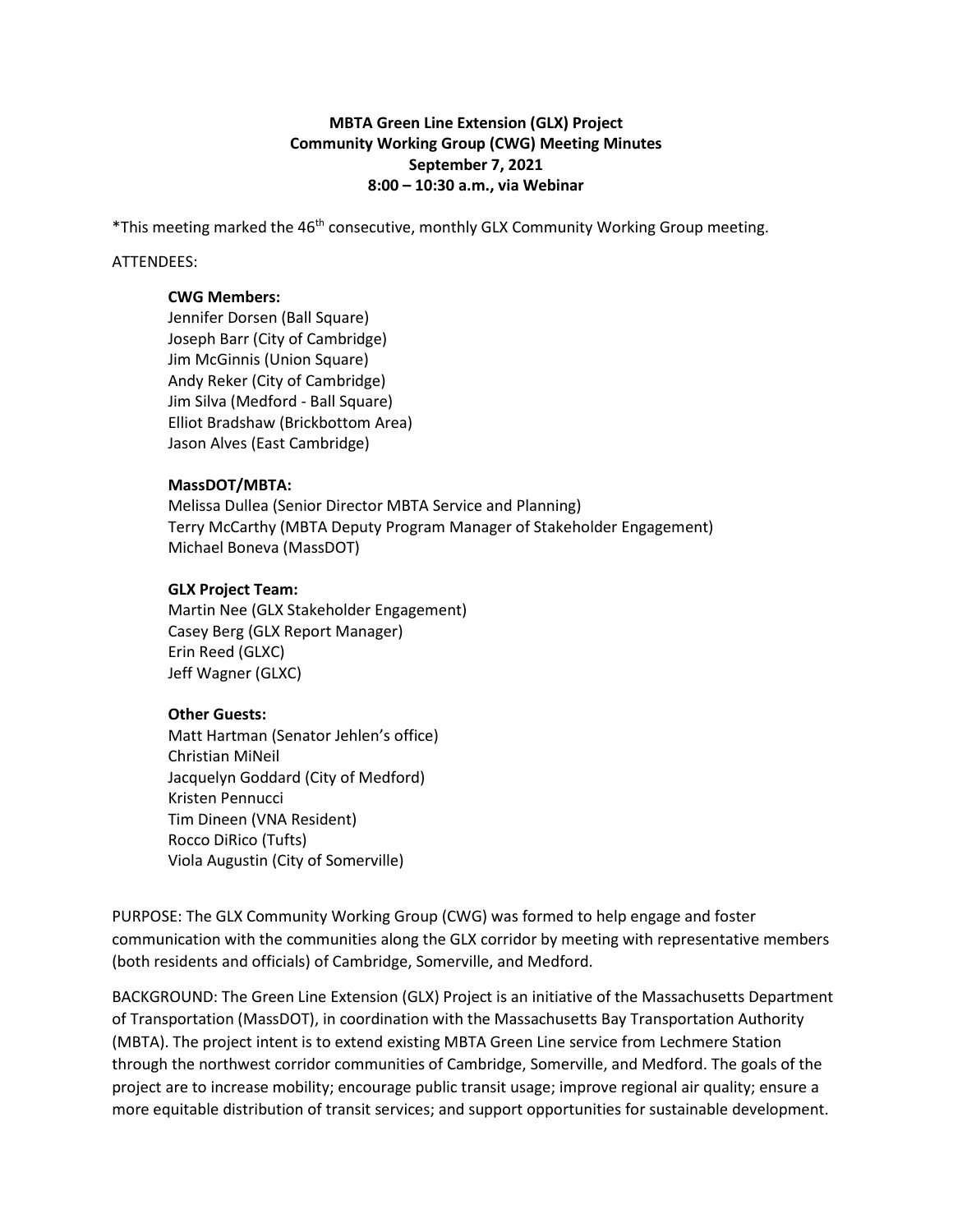Terry McCarthy opened the meeting with a safety moment on School Safety tips for motorists. The topic included a series of tips for motorists on sharing the road with school-age pedestrians and school buses.

Terry then presented information and materials concerning GLX transitioning to Revenue Service from a public outreach perspective. He noted that heavy civil work will be wrapping up toward the end of 2021 which is expected to produce far less construction impacts in the communities. He explained that GLX will soon become a literal extension of the MBTA's Green Line and therefore, communication channels with the public will transition from the GLX public outreach team to the existing MBTA platform and protocols. He went through the contact options available at [www.mbta.com](http://www.mbta.com/) including emergency numbers, service updates and alerts, social media connections, etc. He noted that the GLX email [info@glxinfo.com](mailto:info@glxinfo.com) will remain active for the next six months or so. It will then transition to the MBTA customer support ticket system. Every contact with the MBTA, whether an inquiry, comment, or complaint, will logged in and given a tracking number.

Terry then introduced Jeff Wagner from GLXC who provided a construction overview. Jeff gave an update on:

- Safety How GLXC keeps workers and pedestrians separated from machines. A series of precautions are in place and diligently adhered to. Awareness is the key.
- Vehicle Maintenance Facility has been handed over to the MBTA for final testing and future operations.
- GLX track is in place in nearly all areas. A few small gaps exist at Magoun Square, Ball Square, and Medford/Tufts Station.
- Systems installation is underway 24/7 throughout the length of both branches. Branch 1 (Union) is near completion and Branch 2 (Medford) is beginning to see ground lines going up.
- The Red Bridge Traction Power Substation is in the final stages of readiness for operation.
- Union Square Station platform is substantially constructed with electric work now being finalized.
- Lechmere Station is undergoing a great deal of detail work. The area is nearing completion.
- Lechmere Viaduct is nearing final completion. Communication, signal, electric, and traction power to the East Cambridge Viaduct is in final stages.
- East Somerville Station: Track, platform, and Community Path is taking shape.
- Gilman Square is undergoing work on elevated structures including elevator approaches and stairs.
- Magoun Square: Station structures are in place and detail work continues.
- Ball Square: Sound wall panel installation continues. Lots of activity on Ball Square Station site. Paving is expected soon.
- Medford/Tufts Station: Pedestrian bridge and track work continues in this area. Roof installation is well underway and concrete pours are soon to follow.
- Bridge closures: Washington Street Underpass painting will wrap up soon and sidewalk opening will follow. Medford Street Bridge is advancing on the bridge deck, sidewalks, parapet, and rail underpass for opening later this year. School Street Bridge sidewalk opened August 24 and utility work continues. School Street vehicle traffic opening is expected this fall.
- Community Path: Work continues along entire alignment. The Path is taking shape nicely and expected to open at GLX project completion.
- Outreach Hotline: Near 2000 contacts to date (1,993) with 1918 contacts closed out. Remainder of those remaining open require construction to be completed.